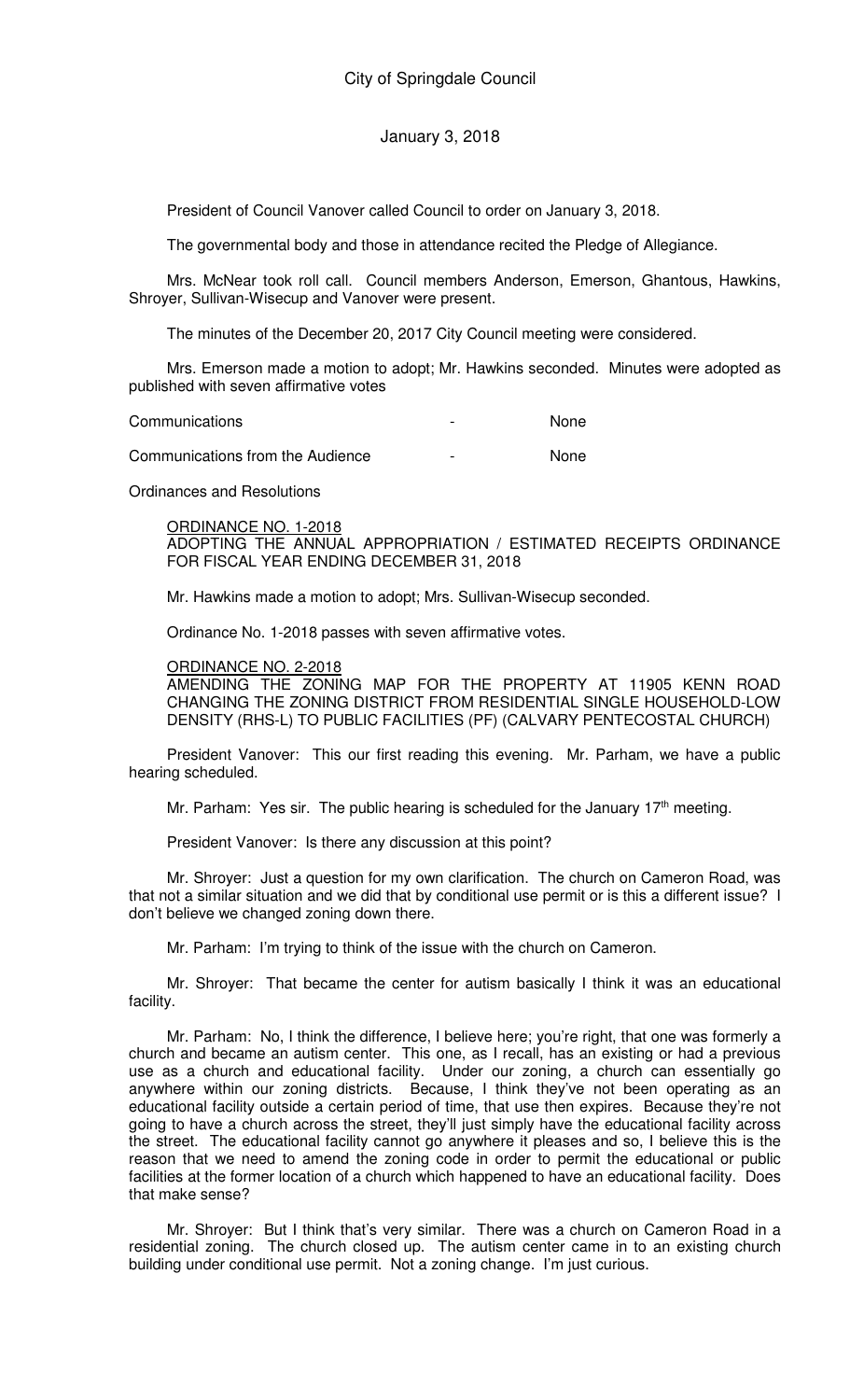Mr. Parham: What we can do in preparation for the public hearing, we can have that discussion because the Building Official will be here (at the next meeting) as well as perhaps the City Planner and then we can make sure we clarify that question.

Mr. Shroyer: Okay. My thought is if we changing the zoning to public facility and the educational facility doesn't work and there are other options that could come in there. If the educational facility is under conditional use permit, then if they don't work and the building becomes unoccupied again, then does it not then come back to us unless they want to put the same type of a use back in there?

Mr. Parham: I think that as you've indicated, perhaps there are other types of public facilities that would be permissible if it changes to a public facility designation. If they want to, I believe they would still have to, depending on that use, I believe they would still have to go before the Planning Commission. Maybe not necessarily come back before Council, but have to go before Planning Commission. I think you are correct if it's another use that still falls under Public Facilities, it could potentially go in this location because there is no guarantee that the church, this church, Calvary, will always operate it as an educational facility. I do believe they would have to come back before Planning Commission.

#### Mr. Shroyer: Alright. Thank you.

Mayor Webster: I sort of have some of the same questions and concerns that Mr. Shroyer has. I think I expressed this to Council a few months ago. As Mr. Parham says, a church can go anywhere. We can't control a church. They can go in any district they want. The situation down there at the Lutheran Church was in a residential neighborhood. Everything is fine. They go out of business. So then the autism school comes in. Who can be against something like that. So, we say, "Okay, fine. Go ahead and take that." So then they decide they're going to build some modular units on it. So now we got a main nice looking church building that's still there, but now we've got a pig sty, five modular buildings and who in the hell is going to want to, I mean, if they go out of business, which they stood right before Planning Commission and said, "Ten years is probably the max they will be there." So, what's going to happen to that property at the end of that ten years? Who's going to want to move into something like that? I think it's hard to lay down in front of a school that wants to expand that's doing the great work that the Autism Center is doing, but I think there's times when we have to do that and I think these people at Calvary are the salt of the earth as far as I'm concerned. They've done a great job with the church over there. They've done a great job with their school, they do a tremendous job in the community and I would like to see us work with them as best as we can. At the same time, I don't want to see us get in a situation across the street that we're in with the Lutheran church down there and I think as Mr. Shroyer pointed out, if there's a way we can accommodate what they need on a conditional use permit so that if they do go out of business, it reverts back to residential zoning. Then if somebody wants to do something different than that other than a church, then they've got to go back to not only Planning Commission, but come back to Council for a rezoning of the property. That's my personal opinion as to what I think we ought to strive for here.

Mrs. Emerson: How did we zone that piece of property over there off of Crescentville? That put in the preschool? Did we change the zoning on that too or was it a daycare center?

Mayor Webster: Daycare center.

Mrs. Emerson: For the downstairs? Did that zoning change on that also?

Mr. Parham: Yes, that did change because we had to approve the plan itself, which there was nothing exterior done to the facility, but you also then had to change the zoning to permit the use of a daycare at that facility.

Mrs. Emerson: So how did we zone that?

Mr. Parham: I'd have to look back. Maybe under the PUD? Everybody from the staff is saying PUD. So, I'm sticking with the staff.

Mrs. Emerson: Thank you.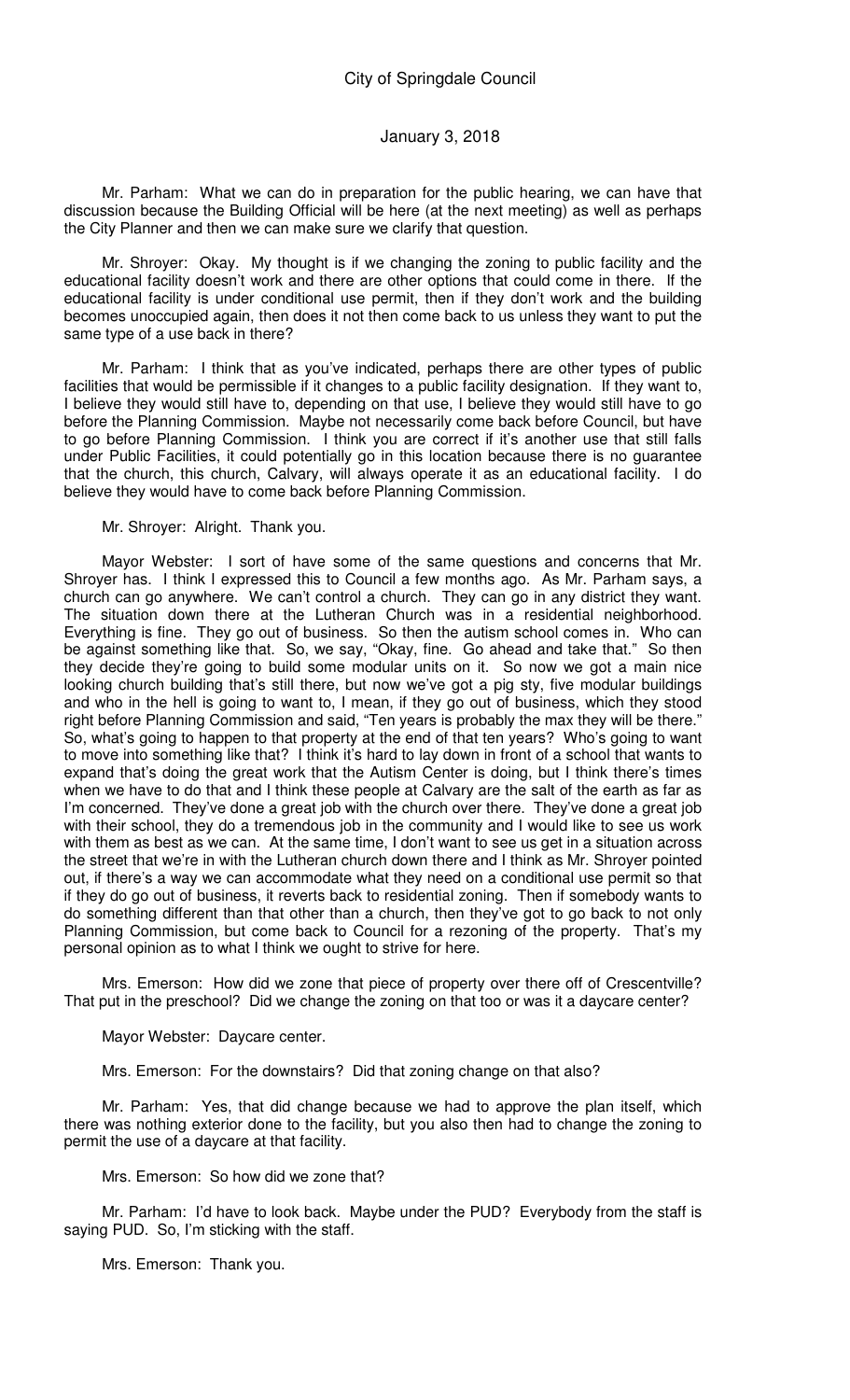President Vanover: Anymore discussion on this point? Well, we'll see this again.

#### RESOLUTION NO. R1-2018 AUTHORIZING THE INVESTMENT OF MUNICIPAL FUNDS

Mr. Shroyer made a motion to adopt; Mrs. Emerson seconded.

Resolution No. R1-2018 passes with seven affirmative votes.

#### RESOLUTION NO. R2-2018

REQUESTING ADVANCE PAYMENT FROM HAMILTON COUNTY AUDITOR

Mrs. Sullivan-Wisecup made a motion to adopt; Mrs. Emerson seconded.

Resolution No. R2-2018 passes with seven affirmative votes.

## Old Business

Mr. Parham: Council, at the December 20<sup>th</sup> meeting, we shared with you that we had the bid opening for the Jake Sweeney Project earlier that day, so we didn't have an actual assessment by the engineering staff. They have had an opportunity to review all the bids as I indicated at that meeting, Barrett Paving Materials came in as the lowest and was considered the best bid at \$900,779.82. The budget for the project was \$\$939,676.00 and so the recommendation will be that the City enter into a contract with Barrett Paving. That is scheduled or planned with your concurrence for the January 17<sup>th</sup> meeting.

Second item under Old Business, since there's been some discussion on the floor, on Item Number Six of the Pending Legislation Report, there is the Ordinance amending Chapter 30 of the Codified Ordinance which is the Council Rules of Procedure. The ordinance was designed to, and this issue is centered around the secret ballots which is identified in the election of the President of Council as well as the Vice-President of Council. The proposed language is to simply remove the statement that says, "the election shall be by secret ballot" in a number of locations within that section. That is also scheduled for, as long as you are in concurrence, for the January  $17<sup>th</sup>$  Council meeting. I think that's for two readings according to the report. That's all I have. Thank you.

## New Business

Mrs. McNear: I have a question for Mrs. Brandstetter. We recently have sworn in our elected officials on December  $1<sup>st</sup>$ . We're also in the process of swearing in people who have been appointed for Boards or Commissions. We have them sign a document and I was just curious as to whether we should have our elected officials sign the document as well or are we covered because we do this on camera, in front of a judge and that's the practice that we've used?

Mrs. Brandstetter: I do think it's fine how it's been done, but we can certainly check on it. I don't know exactly what the Charter says about that though. I don't think it address it, but I will check on it.

Mrs. McNear: Thank you. Would you like a copy of what we use?

Mrs. Brandstetter: I think we have one.

Mrs. McNear: Okay. Thank you.

#### Meetings and Announcements

Mrs. McNear: Well, elected officials, it's that time of the year where once a month I start to bug you about the Financial Disclosure Statement that you must file with the Ohio Ethics Commission. These are due Tuesday, May 15<sup>th</sup>. Don't be late. You will be fined. I will continue to remind you once a month during our reports, but I did just receive this this week and I think you probably all received it via email. I would recommend doing it online. It takes about 2-5 minutes to do it if you've done it once before and you can import your information. Happy filing. That concludes my comment. Thank you.

President Vanover: You're getting easy. Once a month? (Laughter)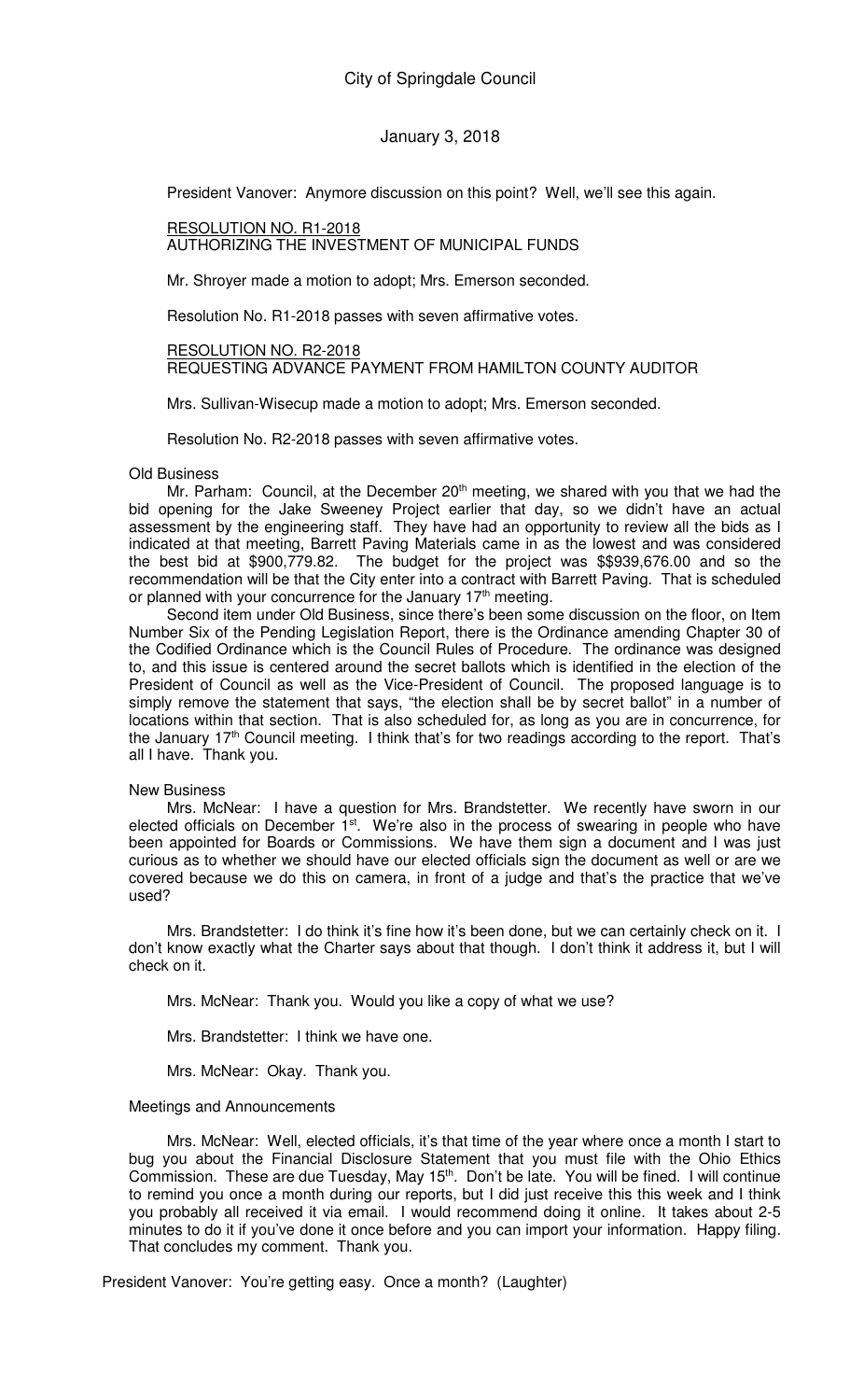Mrs. Zimmerlin: Civil Service will meet tomorrow on the  $4<sup>th</sup>$  at 6:00 p.m. in the Administrative Conference Room. Municipal offices will be closed on January 15<sup>th</sup> in observance of Martin Luther King, Jr. Day. The Community Center will be open that day from 1:00 p.m. to 9:00 p.m. Springdale Youth Sports registration is in process for softball, baseball, t-ball, and soccer. You can contact the Community Center for that. AARP Tax Help begins on the 26<sup>th</sup> of January and runs through April 6<sup>th</sup>. Appointments are needed. You'll need to call the Community Center for that. That number is 346-3910.

Mayor Webster: I want to comment on Mrs. McNear's report there. I got a reminder in my in-box yesterday. Give us a break. It's only 24 hours into the new year and all of the sudden the state's saying, "Here's your form." It's pretty hard to ignore when they do that. As far as announcements. As I indicated before, I think, this Friday at 6:30, we will have the Annual Hall of Fame Inductions at the Sports Pep Rally. All 21 teams will be represented and a couple of people from the high school coming over I understand to talk to the kids, so looking forward to a big event and you're all invited to attend at 6:30 p.m. Friday.

Mrs. Emerson: The Board of Health will meet Thursday, January  $11<sup>th</sup>$  at 7:00 p.m. in the conference room adjacent to here.

Mrs. Sullivan-Wisecup: The Planning Commission will meet Tuesday, January 9<sup>th</sup> in these chambers.

Mr. Hawkins: Just wanted to say there won't be all 21 teams because the eight-year old girls are going to be playing that night at Glendale because they had a game rescheduled. I'll be watching them in person. The rest of them will be there.

Mayor Webster: Bad scheduling.

Mrs. Sullivan-Wisecup: I was going to say I'm still going to announce them. I am emceeing again this year. We will still announce them and let the girls know we're cheering them on from the Rec Center.

## Communications from the Audience **Audience 1988**

Update on legislation still in development

Mr. Hawkins: As you review your Internal Memorandum, Item Number One; an ordinance adopting the Annual Appropriations/Estimated Receipts for Fiscal Year Ending December 31, 2018 was addressed with Ordinance No. 1-2018 which passed with a 7-0 vote. Item Number Two; a resolution Authorizing the Investment of Municipal Funds was addressed with Resolution No. R1-2018 which passed with a 7-0 vote. Item Number Three; resolution Requesting Advance Payment from the County Auditor was addressed with Resolution No. 2- 2018 which passed with a 7-0 vote. Item Number Four; an ordinance Amending the Zoning Map for the Property at 11905 Kenn Road Changing the Zoning District From Residential Single Household-Low Density (RSH-L) to Public Facilities (PF) (Calvary Pentecostal Church) which had a first reading. Items Number Five and Six will be addressed at the next meeting both an Ordinance Authorizing an Agreement with the Contractor with the best bid for the Jake Sweeney Place Rehabilitation Project and Declaring an Emergency and Item Number Six was an ordinance Amending Chapter 30 of the Springdale Codified Ordinances regarding Council's Rules of Procedure.

Recap of legislative items requested for next Council meeting

Mr. Hawkins: We'll have a second reading with regard to an ordinance Amending the Zoning Map for the Property at 11905 Kenn Road Changing the Zoning District From Residential Single-Household-Low Density (RSH-L) to Public Facilities (PF) (Calvary Pentecostal Church). Also an ordinance Authorizing an Agreement with Contractor with the best bid for the Jake Sweeney Place Rehabilitation Project and Declaring an Emergency. An ordinance Amending Chapter 30 of the Springdale Codified Ordinances regarding Council's Rules of Procedure.